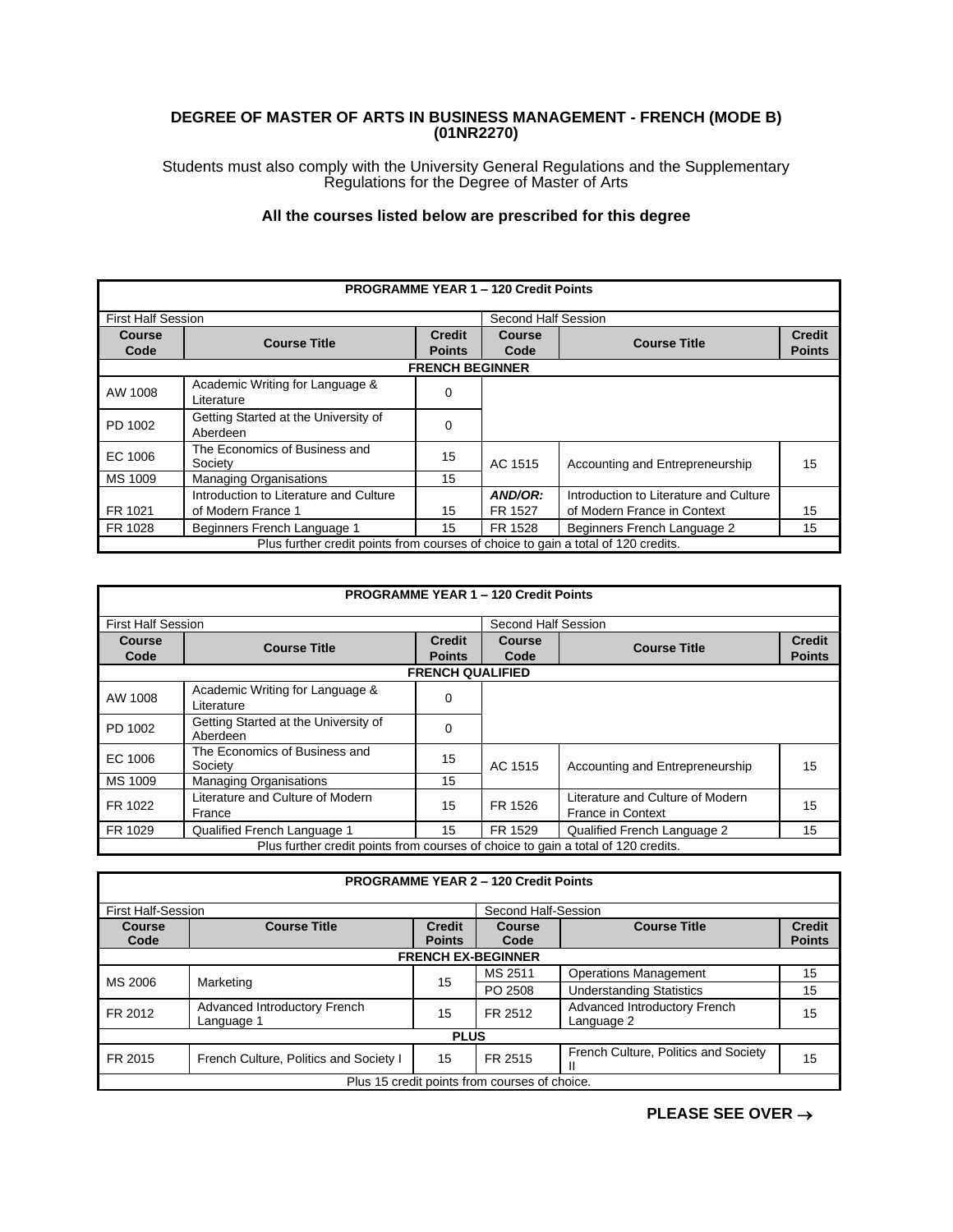|                           |                                        |                                | <b>PROGRAMME YEAR 2 - 120 Credit Points</b>   |                                           |                                |
|---------------------------|----------------------------------------|--------------------------------|-----------------------------------------------|-------------------------------------------|--------------------------------|
| <b>First Half-Session</b> |                                        |                                | Second Half-Session                           |                                           |                                |
| Course<br>Code            | <b>Course Title</b>                    | <b>Credit</b><br><b>Points</b> | <b>Course</b><br>Code                         | <b>Course Title</b>                       | <b>Credit</b><br><b>Points</b> |
|                           |                                        | <b>FRENCH QUALIFIED</b>        |                                               |                                           |                                |
|                           |                                        |                                | MS 2511                                       | <b>Operations Management</b>              | 15                             |
| MS 2006                   | Marketing                              | 15                             | PO 2508                                       | <b>Understanding Statistics</b>           | 15                             |
| FR 2002                   | Advanced French Language 1             | 15                             | FR 2502                                       | Advanced French Language 2                | 15                             |
| <b>PLUS</b>               |                                        |                                |                                               |                                           |                                |
| FR 2015                   | French Culture, Politics and Society I | 15                             | FR 2515                                       | French Culture, Politics and Society<br>Ш | 15                             |
|                           |                                        |                                | Plus 15 credit points from courses of choice. |                                           |                                |

|                                                                                                              |                                                  |                                      | <b>PROGRAMME YEAR 3 - 120 Credit Points</b> |                            |               |  |
|--------------------------------------------------------------------------------------------------------------|--------------------------------------------------|--------------------------------------|---------------------------------------------|----------------------------|---------------|--|
|                                                                                                              | <b>First Half-Session</b><br>Second Half-Session |                                      |                                             |                            |               |  |
| Course                                                                                                       | <b>Course Title</b>                              | <b>Credit</b>                        | <b>Course Title</b><br><b>Course</b>        |                            | <b>Credit</b> |  |
| Code                                                                                                         |                                                  | <b>Points</b>                        | Code                                        |                            | <b>Points</b> |  |
| FR 3089                                                                                                      |                                                  | Junior Honours French Language<br>15 |                                             |                            |               |  |
|                                                                                                              | <b>EITHER</b>                                    |                                      |                                             |                            |               |  |
|                                                                                                              | Second half session to be spent in a French      |                                      |                                             |                            |               |  |
|                                                                                                              | Speaking Country - Studying                      |                                      | 45                                          |                            |               |  |
| <b>OR</b>                                                                                                    |                                                  |                                      |                                             |                            |               |  |
|                                                                                                              | Second half session to be spent in a French      |                                      |                                             |                            |               |  |
|                                                                                                              |                                                  |                                      |                                             | Speaking Country - Working |               |  |
| Work Experience: Employability<br>FR 3597<br><b>Skills Development</b>                                       |                                                  |                                      |                                             | 30                         |               |  |
| AND:<br>Junior Honours Project 1<br>FR 3596                                                                  |                                                  |                                      |                                             | 15                         |               |  |
| Second half session will be spent in a French Speaking country.                                              |                                                  |                                      |                                             |                            |               |  |
| Plus 60 credit points from level 3 course(s) in Business Management (to be taken in the first half session). |                                                  |                                      |                                             |                            |               |  |
|                                                                                                              | (See Table of Honours Options below).            |                                      |                                             |                            |               |  |

| <b>PROGRAMME YEAR 4 - 120 Credit Points</b>                                                                     |                                                  |                                                       |                                |                          |               |
|-----------------------------------------------------------------------------------------------------------------|--------------------------------------------------|-------------------------------------------------------|--------------------------------|--------------------------|---------------|
|                                                                                                                 | <b>First Half-Session</b><br>Second Half-Session |                                                       |                                |                          |               |
| <b>Course</b>                                                                                                   | <b>Course Title</b>                              | <b>Course Title</b><br><b>Credit</b><br><b>Course</b> |                                | <b>Credit</b>            |               |
| Code                                                                                                            |                                                  | <b>Points</b>                                         | Code                           |                          | <b>Points</b> |
| FR 4097                                                                                                         | Dissertation in French<br>(See Note 1)           | 15                                                    | MS 4536                        | <b>Business Strategy</b> | 30            |
| FR 4089                                                                                                         |                                                  |                                                       | Senior Honours French Language |                          | 30            |
| Plus 15 credit points from level 4 French to gain a total of 60 credits in the discipline.                      |                                                  |                                                       |                                |                          |               |
| Plus a further 30 credit points from Business Management Honours courses. (See Table of Honours Options below). |                                                  |                                                       |                                |                          |               |

|                           |                                                               |               | <b>Honours Courses in Business Management</b> |                                      |               |  |
|---------------------------|---------------------------------------------------------------|---------------|-----------------------------------------------|--------------------------------------|---------------|--|
|                           | All courses are subject to availability.                      |               |                                               |                                      |               |  |
| <b>First Half-Session</b> |                                                               |               | Second Half-Session                           |                                      |               |  |
| Course                    | <b>Course Title</b>                                           | <b>Credit</b> | <b>Course</b>                                 | <b>Course Title</b>                  | <b>Credit</b> |  |
| Code                      |                                                               | <b>Points</b> | Code                                          |                                      | <b>Points</b> |  |
|                           |                                                               |               | <b>LEVEL 3 OPTIONS</b>                        |                                      |               |  |
| MS 3056                   | <b>Business Ethics and Corporate</b><br>Social Responsibility | 30            | MS 3551                                       | Understanding the Consumer           | 30            |  |
| MS 3058                   | New Venture Development                                       | 30            | MS 3553                                       | <b>Research Methods for Business</b> | 30            |  |
|                           |                                                               |               | MS 3554                                       | Human Resource Management            | 30            |  |
|                           | <b>LEVEL 4 OPTIONS</b>                                        |               |                                               |                                      |               |  |
| MS 4048                   | Understanding and Managing<br>Change                          | 30            | MS 4536                                       |                                      | 30            |  |
| MS 4053                   | Understanding and Managing<br>Behaviour in Organisations      | 30            |                                               | <b>Business Strategy</b>             |               |  |

**PLEASE SEE OVER** →